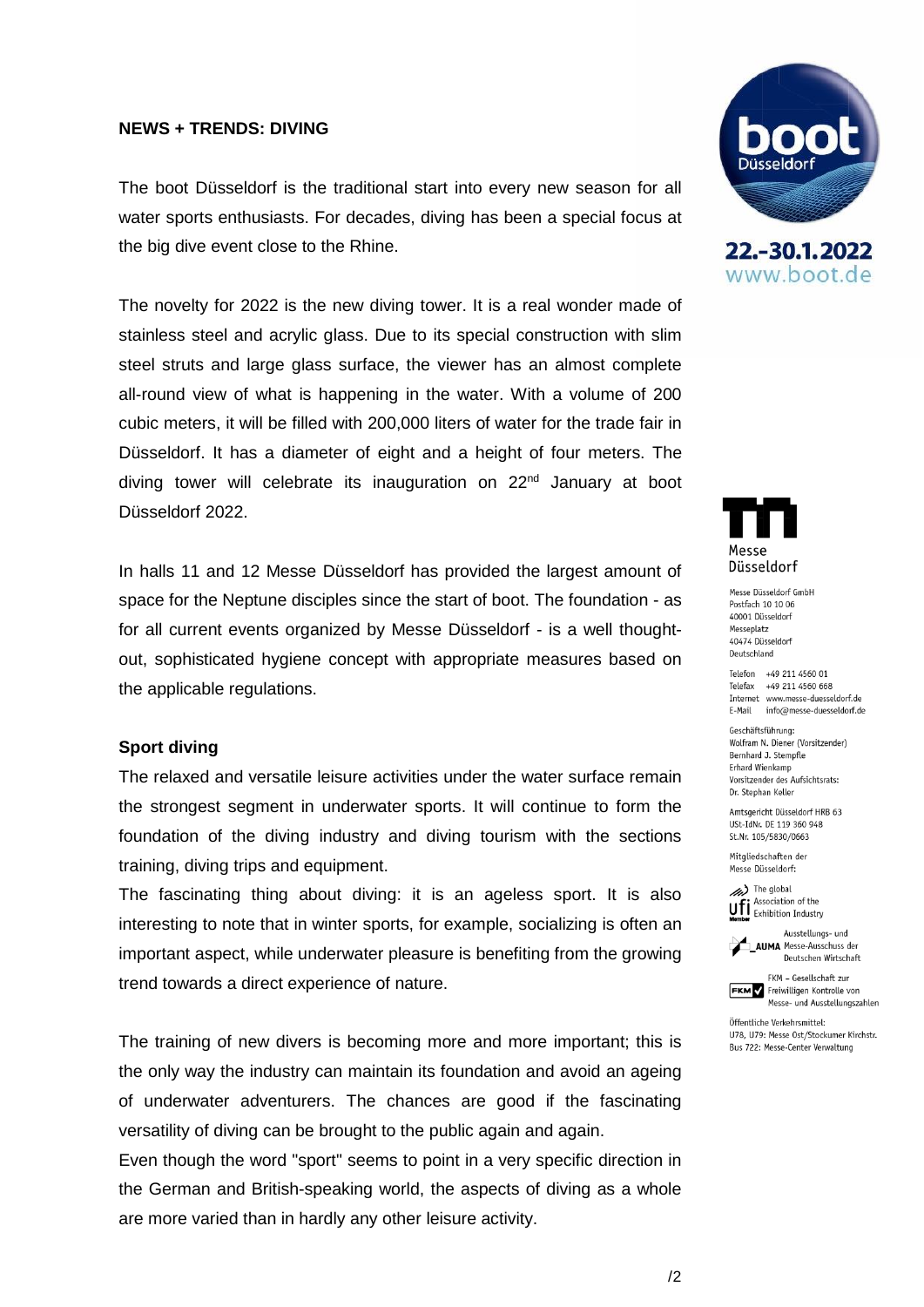Of course, a certain basic fitness level should be available and a simple health check by a doctor must also ensure a problem-free start. Afterwards, however, nothing stands in the way of varied and above all ageless diving pleasure.

At the forefront is a natural experience that could hardly be more immediate. In the water, divers are constantly moving in a normally foreign element. Underneath the surface, they all perceive the pressure they have learned to deal with. Immediately everyone feels that they are moving in a different world. Detached from everything that concerns them on land.

There are not many situations that clear the mind as pleasantly as experiencing and experiencing the world under water - be it in your home waters or in one of the Seven Seas. However, the diving course as the first step in recreational diving is only the door opener to a whole range of highly interesting aspects.

The first impression is usually formed by the animal world under the water surface. In the fresh water of lakes and rivers as well as in the oceans, fauna and flora manifest the direct contact with nature. Unlike in an aquarium, people are right in the middle of it instead of just being there. You can't get any closer!

By the way, there is no oxygen in the diving tanks used by recreational divers, but simply compressed breathing air, just like we all breathe on land. If you still want to learn something about diving with oxygen cylinders, the diving halls at the Bundeswehr stand are the right place to go. There, the special divers of the Navy can inform about the purpose and background of so-called technical diving with oxygen.

#### **Freediving**

Even people without any affinity for diving technology - even if it is not magic - can take a relaxed look at the underwater landscapes and creatures. This is ensured by the simple ABC equipment in the form of a diving mask, a snorkel and a pair of fins.





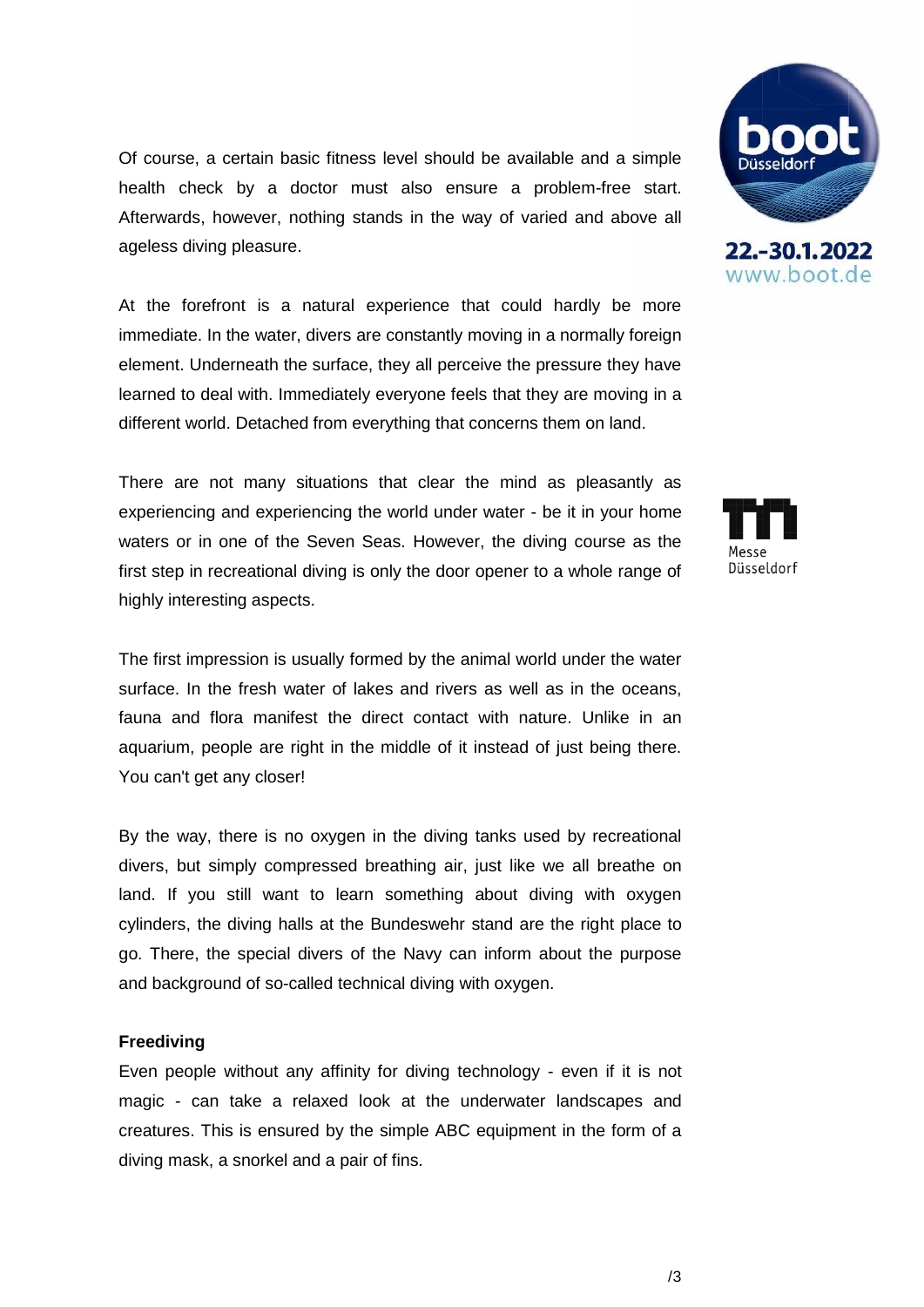An ongoing trend, based on comfortable snorkelling, is apnoea diving. Also known as free diving, this is diving to greater depths with the same equipment as for surface snorkelling. A wide range of apnea courses has been available for a long time. The aim is not to reach maximum depths, but to provide a non-technical experience below the surface.

For many freedivers their favourite activity has quickly become a kind of philosophy. This is not least because elements of yoga and meditative breathing exercises are also part of the training and preparation for a descent, and so there are more and more followers. This is a clear trend that is growing in interest from year to year.

## **Tech diving**

The opposite of the way "back to the beginnings" is technical diving or tech diving for short. This variant builds on the courses of recreational diving.

Instead of the classic diving bottle with compressed air, rebreathers are used, in which the exhaled air is cleaned and treated so that it can be inhaled again following a cycle.

Another branch is diving with different gases, which are mixed under water depending on depth by means of highly technical diving computers. This makes diving adventures of several hours duration possible.

## **Trend targets**

The Mediterranean has been considered a European domestic sea since ancient times. Even though it has become more and more the focus of divers since 2020, the water with its diverse riparian states has long been a fixed point of underwater sports for many of you. After all, it all started here: the cradle of all diving adventures of modern times was in the South of France.

Long before Jacques Cousteau laid the foundation for modern recreational diving technology, the biologist Louis Marie-Auguste Boutan, born in Versailles in 1859, took the first underwater photos in the Mediterranean as early as 1893.



www.boot.de

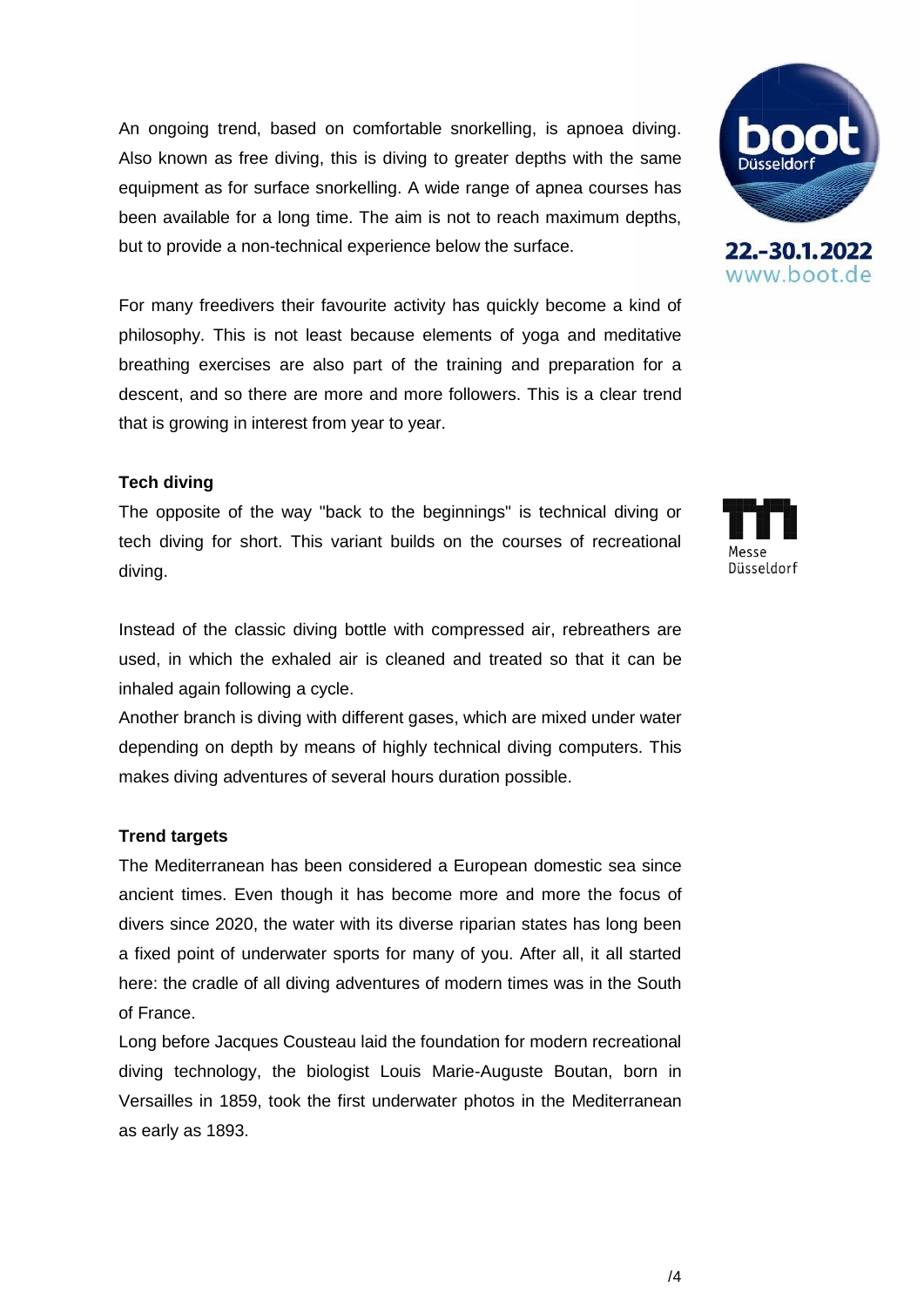### **Eastern Mediterranean Sea**

Nowadays, divers like to spend the most precious days of their time in countries like Turkey, for example at the dive site along the Lycian coast. The waters of Greece's numerous islands are another trendy destination for divers. Greece has long since eliminated bureaucratic obstacles for divers, and with its moderate water temperatures and the family atmosphere of the islands, EU-member Greece is a diving destination almost all year round.

### **Croatia**

The country on the eastern shore of the Adriatic Sea has long been considered a classic diving destination, not only in southern Germany and Austria, because it can be reached quickly and easily by car from there. This destination will certainly become even more important for divers in the future. Probably also because another trend is emerging: holidays with a motorhome. Croatia with its numerous campsites is also a good choice for this. Several diving centers from Croatia have been represented on the boot for many years.

### **Italy**

With the Mediterranean diving centers near Portofino in the Gulf of Genoa, which are the closest to Switzerland and Germany, there are real top diving areas of the European Sea within striking distance. Although a little further afield, Elba and Giglio, two of the islands of Tuscany - also known as the pearls of Venus in ancient times - also fall into this category. There are also German guided diving schools there.

The archipelago captivates with wonderful reefs with red and yellow sea fan corals in extensive marine reserves. There you can observe a speciesrich fish population even at easy diving depths. Starting with large brown groupers, through large schools of barracudas to cleaning stations where as in tropical waters - cleaning shrimp take care of morays.

## **Spanish mainland, Canary Islands and Balearic Islands**

At first glance, locating the Costa Brava as a trendy destination may sound implausible. But the fact is: there, where the first German bases founded (German) diving tourism in the 1960s, underwater fans can easily travel there by car. Because fauna and flora are intact in the marine parks